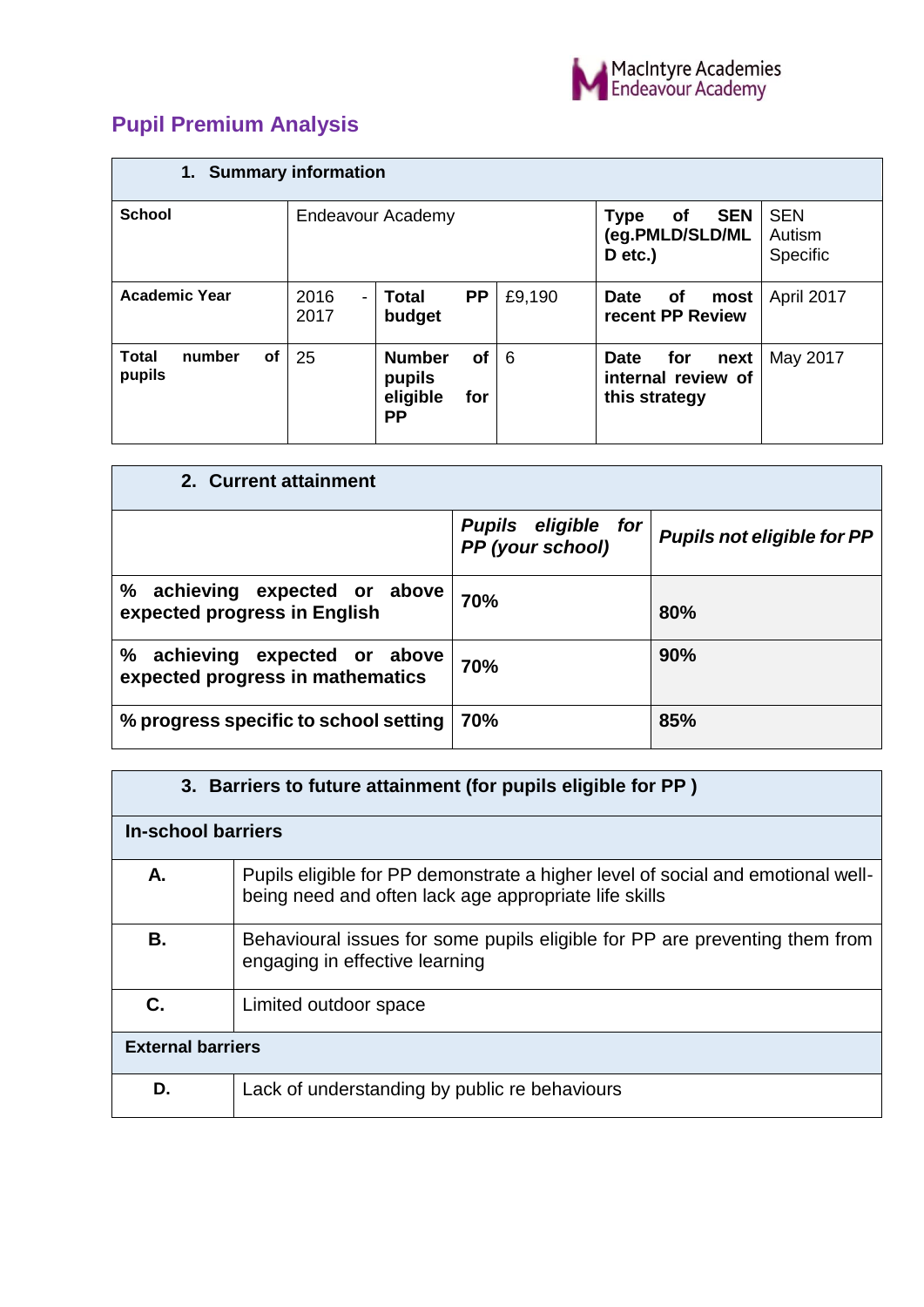|           | 4. Outcomes                                                                                                                                                                                                                                                                                                                                                                                                                        |                                                                                                                                                                                                                                  |
|-----------|------------------------------------------------------------------------------------------------------------------------------------------------------------------------------------------------------------------------------------------------------------------------------------------------------------------------------------------------------------------------------------------------------------------------------------|----------------------------------------------------------------------------------------------------------------------------------------------------------------------------------------------------------------------------------|
|           | Desired outcomes and how they<br>will be measured                                                                                                                                                                                                                                                                                                                                                                                  | <b>Success criteria</b>                                                                                                                                                                                                          |
| А.        | For all disadvantaged children to<br>appropriate,<br>individual<br>make<br>progress similar to or exceeding<br>that of non-disadvantaged peers.<br>Measure<br>οf<br>success:<br>data analysis and comparison of<br>educational targets.<br>Progress in EHCP targets.                                                                                                                                                               | Meeting of exceeding targets set for academic<br>year.<br>Progress in all areas in EHCP targets with<br>measurable outcomes.                                                                                                     |
| <b>B.</b> | To ensure that all pupils have the<br>opportunity to fully participate in<br>curricular and extra-curricular trips,<br>visits and opportunities that require<br>additional payment.<br>Measure<br>of<br>success:<br>Full participation on the wider<br>curriculum offered and in meeting<br>social, educational and well-being<br>needs.                                                                                           | Meeting or exceeding targets set for academic<br>year.<br>Progress in all areas in EHCP targets with<br>measurable outcomes.                                                                                                     |
| C.        | To ensure pupils' health and well-<br>being is supported.<br>Measure<br>0f<br>success:<br>To ensure the curriculum shows<br>enrichment,<br>interest,<br>variety,<br>individualised and personalised to<br>each young person's needs and<br>interests.                                                                                                                                                                              | Evidencing through pupils achievements and<br>experiences.<br>Home / school photo books.                                                                                                                                         |
| D.        | To ensure that families are<br>supported holistically at home and<br>in school, by working with a Family<br>Supported Worker and through<br>designated 1:1 meetings with the<br>class teacher<br>Measure of success:<br>Each family has<br>access<br>to<br>additional support if needed from<br>children and young person's lead.<br>That the class teacher has release<br>time when necessary for 1:1<br>engagement with parents. | Family's needs being met when support, help<br>is requested whether this be as an information<br>service, providing support and guidance,<br>additional support for child in life skills that<br>parents may be struggling with. |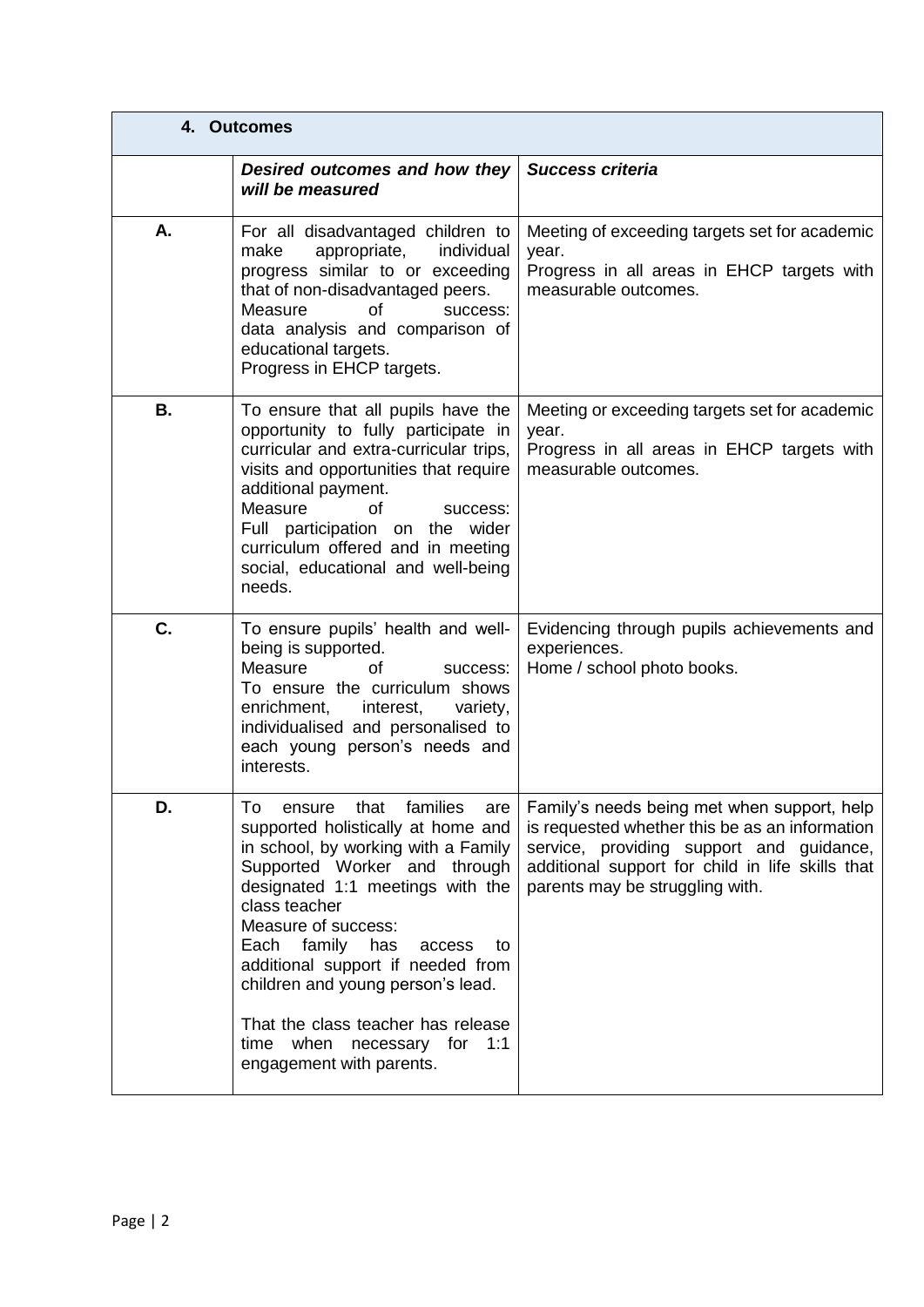| 5. Planned expenditure                                                                                                                                                                                                   |                                                                                                                         |                                                                                                                                                                                             |                                                                                                                                                                                                                                                                                               |                                        |                                                           |
|--------------------------------------------------------------------------------------------------------------------------------------------------------------------------------------------------------------------------|-------------------------------------------------------------------------------------------------------------------------|---------------------------------------------------------------------------------------------------------------------------------------------------------------------------------------------|-----------------------------------------------------------------------------------------------------------------------------------------------------------------------------------------------------------------------------------------------------------------------------------------------|----------------------------------------|-----------------------------------------------------------|
| <b>Academic</b><br>year                                                                                                                                                                                                  | 2016 - 2017                                                                                                             |                                                                                                                                                                                             |                                                                                                                                                                                                                                                                                               |                                        |                                                           |
|                                                                                                                                                                                                                          |                                                                                                                         | The three headings below enable schools to demonstrate how they are using the Pupil Premium to<br>improve classroom pedagogy, provide targeted support and support whole school strategies. |                                                                                                                                                                                                                                                                                               |                                        |                                                           |
|                                                                                                                                                                                                                          | i. Quality of teaching for all                                                                                          |                                                                                                                                                                                             |                                                                                                                                                                                                                                                                                               |                                        |                                                           |
| <b>Desired</b><br>outcome                                                                                                                                                                                                | <b>Chosen</b><br>action/<br>approach                                                                                    | What is the evidence<br>& rationale for this<br>choice?                                                                                                                                     | How will you<br>it is<br>ensure<br>implemented<br>well?                                                                                                                                                                                                                                       | <b>Staff</b><br>lead                   | When will you<br>review<br>implementation?                |
| Individualised<br>intervention in<br>curriculum<br>where<br>identified<br><b>PP</b><br>children<br>will achieve in<br>line with their<br>peers at the<br>end of KS 2 &<br>3 in reading,<br>writing<br>and<br>mathematics | Individual<br>pupil<br>provision<br>plans for all<br>children<br>showing level<br><b>of</b><br>intervention<br>required | Bespoke support plan<br>tailored to meet the<br>of<br>specific<br>needs<br>children                                                                                                         | Pupil progress<br>meeting<br>$\prime$<br>teacher<br>accountability<br>reviews<br>half<br>termly<br>focussing<br>on<br>reading<br>to<br>review<br>the<br>effectiveness<br>and impact of<br>interventions<br>Pupil Premium<br>plans will<br>be<br>monitored and<br>impact<br>οf<br>intervention | SLT/<br><b>CT</b><br>SLT/<br><b>CT</b> | Half<br>Termly<br><b>Half Termly</b>                      |
| <b>Total budgeted cost</b>                                                                                                                                                                                               |                                                                                                                         |                                                                                                                                                                                             |                                                                                                                                                                                                                                                                                               |                                        | £500                                                      |
| ii. Targeted support                                                                                                                                                                                                     |                                                                                                                         |                                                                                                                                                                                             |                                                                                                                                                                                                                                                                                               |                                        |                                                           |
| <b>Desired</b><br>outcome                                                                                                                                                                                                | <b>Chosen</b><br>action/<br>approach                                                                                    | What is the evidence<br>& rationale for this<br>choice?                                                                                                                                     | How will you<br>it is<br>ensure<br>implemented<br>well?                                                                                                                                                                                                                                       | <b>Staff</b><br>lead                   | When will you<br>review<br>implementation?                |
| To<br>ensure<br>pupils'<br>health<br>and well-being<br>is supported                                                                                                                                                      | <b>Music</b><br>Therapy                                                                                                 | Intervention into areas<br>of high interest and<br>impact.<br>Communication skills.<br>Reduction<br>οf<br>behaviours                                                                        | Specialist<br>music expert                                                                                                                                                                                                                                                                    | SG                                     | Half<br>Termly<br>reports<br>Cost<br>Implication:<br>£760 |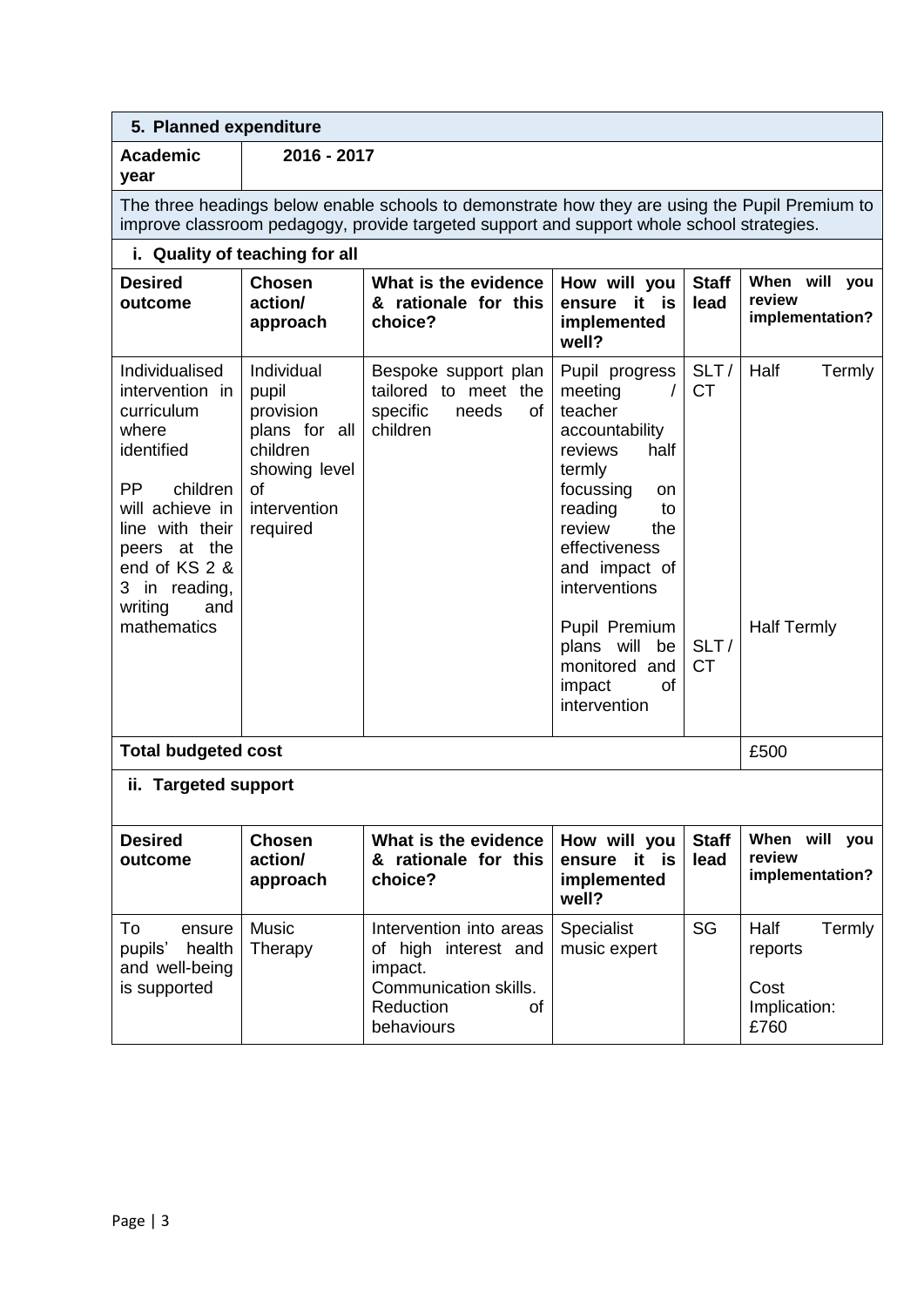| To<br>ensure<br>pupils'<br>health<br>and well-being<br>is supported                                                                                                                                                       | Reflexology                                              | bowel<br>Decrease<br>in<br>movement medication<br>taken<br>by<br>pupils<br>this<br>in<br>engaging<br>therapy (clinical trials<br>research) | Specialist<br>reflexologist                                                                   | <b>MS</b> | Half<br>Termly<br>reports<br>Cost<br>Implication:<br>£380                     |
|---------------------------------------------------------------------------------------------------------------------------------------------------------------------------------------------------------------------------|----------------------------------------------------------|--------------------------------------------------------------------------------------------------------------------------------------------|-----------------------------------------------------------------------------------------------|-----------|-------------------------------------------------------------------------------|
| To ensure that I<br>all pupils have<br>the opportunity<br>fully<br>to<br>participate<br>in<br>curricular and<br>extra-<br>curricular trips,<br>visits<br>and<br>opportunities<br>that<br>require<br>additional<br>payment | Horse-riding<br>and<br>animal<br>grooming                | other<br>Posture<br>and<br>Occupational Therapy<br>targets being met                                                                       | Horse-riding<br>stables                                                                       | <b>MS</b> | Half<br>Termly<br>tracking by class<br>team<br>Cost<br>Implication:<br>£1,890 |
| For<br>all<br>disadvantaged<br>children<br>to<br>make<br>appropriate,<br>individual<br>progress<br>similar to<br>or<br>exceeding that<br>of<br>non-<br>disadvantaged<br>peers                                             | Intensive<br>Interaction<br>Training<br>for<br>all staff | Ensuring<br>needs<br>of<br>most difficult students<br>to engage are being<br>met by all staff                                              | Recorded<br>as<br>part of a soft<br>data collection<br>and<br>engagement<br>assessment        | <b>MS</b> | Termly<br>monitoring<br>Cost<br>Implication:<br>£625                          |
| For<br>all<br>disadvantaged<br>children<br>to<br>make<br>appropriate,<br>individual<br>progress<br>similar to<br>or<br>exceeding that<br>of<br>non-<br>disadvantaged<br>peers                                             | Maths<br>and<br>literacy<br>interventions                | Ensuring<br>most<br>appropriate strategies<br>are used in driving of<br>exceeding<br>expectations<br>for<br>students                       | Training<br>for<br>staff<br>Resources for<br>numicon / see<br>and<br>learn<br>read write Inc. | <b>MS</b> | Termly<br>monitoring<br>Cost<br>Implication:<br>£625                          |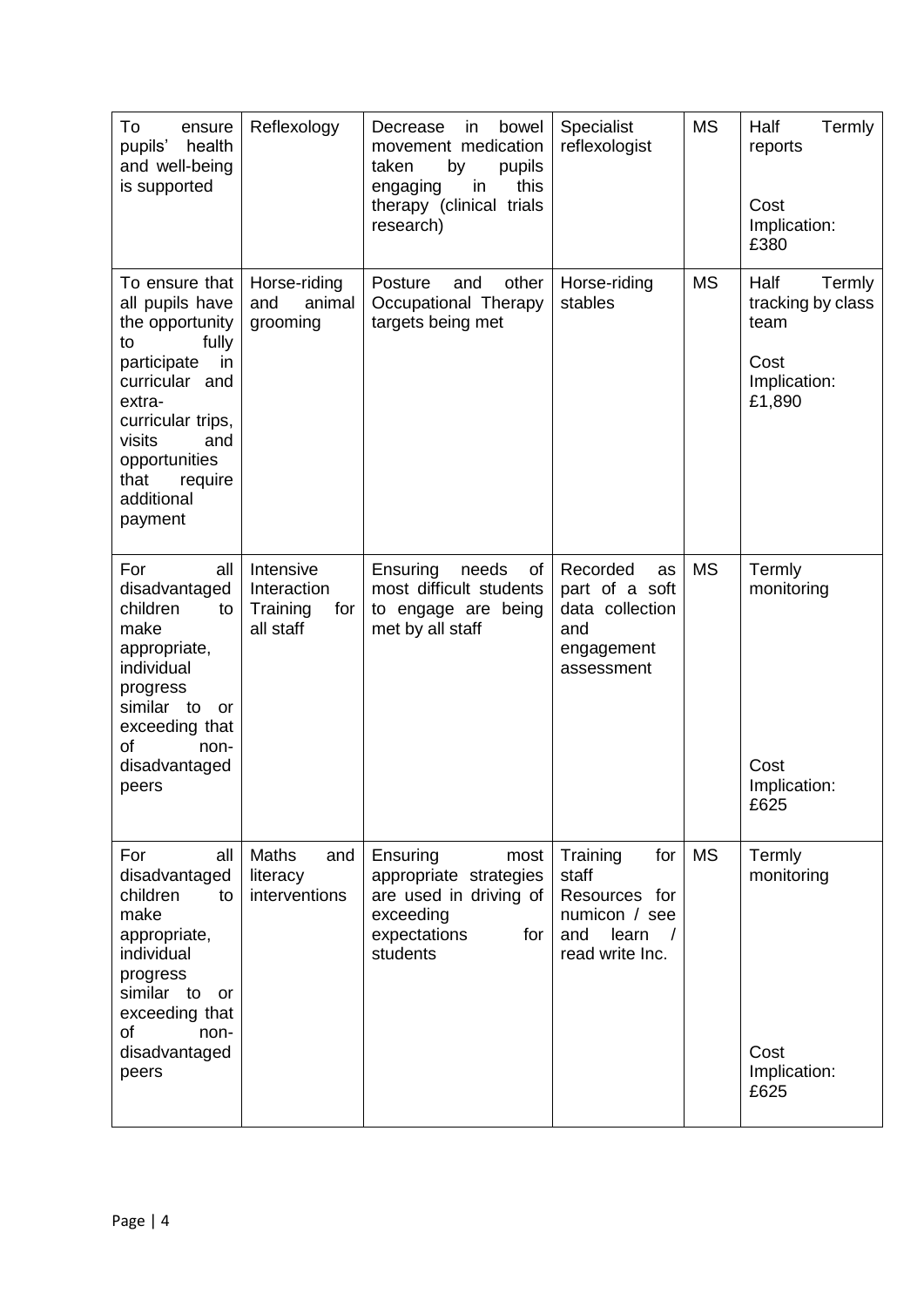| To<br>ensure<br>health<br>pupils'<br>and well-being<br>is supported                                                                                                                                                      | Yoga                                                                        | Decrease in anxieties,<br>behaviours,<br>posture<br>improvement<br>and<br>other<br>Occupational<br>Therapy targets being<br>met                                                                                                                                  | Specialist yoga<br>teacher                           | ZT/<br><b>MS</b>     | Termly<br>Monitoring<br>Cost<br>Implication:<br>£855                                |
|--------------------------------------------------------------------------------------------------------------------------------------------------------------------------------------------------------------------------|-----------------------------------------------------------------------------|------------------------------------------------------------------------------------------------------------------------------------------------------------------------------------------------------------------------------------------------------------------|------------------------------------------------------|----------------------|-------------------------------------------------------------------------------------|
| To<br>ensure<br>pupils'<br>health<br>and well-being<br>is supported                                                                                                                                                      | <b>Street Dance</b>                                                         | Decrease in anxieties,<br>behaviours,<br>physical<br>wellbeing and exercise                                                                                                                                                                                      | Specialist<br>dance<br>teachers                      | <b>MS</b>            | Termly<br>Monitoring<br>Cost<br>Implication:<br>£800                                |
| To ensure that<br>all pupils have<br>the opportunity<br>fully<br>to<br>participate<br>in<br>curricular and<br>extra-<br>curricular trips,<br>visits<br>and<br>opportunities<br>that<br>require<br>additional<br>payment. | Art Therapy                                                                 | Intervention into areas<br>of high interest and<br>impact.<br>Communication skills.<br>Reduction<br>οf<br>behaviours                                                                                                                                             | <b>Specialist</b><br>art<br>therapist                | <b>MS</b>            | X 2 Terms<br>Monitoring<br>Cost<br>Implication:<br>£1225                            |
| budgeted cost                                                                                                                                                                                                            |                                                                             |                                                                                                                                                                                                                                                                  |                                                      |                      | £7,660                                                                              |
|                                                                                                                                                                                                                          |                                                                             | iii. Other approaches (including links to personal, social and emotional wellbeing)                                                                                                                                                                              |                                                      |                      |                                                                                     |
| <b>Desired</b><br>outcome                                                                                                                                                                                                | <b>Chosen</b><br>action/<br>approach                                        | What is the evidence<br>& rationale for this<br>choice?                                                                                                                                                                                                          | How will you<br>ensure it is<br>implemented<br>well? | <b>Staff</b><br>lead | When<br>will<br>you<br>review<br>implementation?                                    |
| To<br>ensure<br>pupils'<br>health<br>and well-being<br>is supported                                                                                                                                                      | Annual Pass<br>Blenheim<br>to<br>Palace                                     | Engagement in family<br>support<br>in<br>meeting<br>parents at venue and<br>fostering<br>family<br>in<br>relationships                                                                                                                                           | Young person<br>lead to oversee                      | <b>SR</b>            | Termly<br>Cost<br>Implication:<br>£30                                               |
| To ensure that<br>families<br>are<br>supported<br>holistically<br>at<br>home and<br>in.<br>school,<br>by<br>working with a<br>Family<br>Supported<br>Worker<br>and<br>through                                            | Employment<br>children<br>οf<br>and<br>young<br>person lead in<br>education | Family's needs being<br>when<br>met<br>support,<br>help<br>is<br>requested<br>whether this be as an<br>information<br>service,<br>providing support and<br>additional<br>guidance,<br>support for child in life<br>skills that parents may<br>be struggling with | Employment of<br><b>SR</b>                           | <b>AOR</b><br>/SR    | <b>Weekly Updates</b><br>half<br>Termly<br>reviews<br>Cost<br>Implication:<br>£1500 |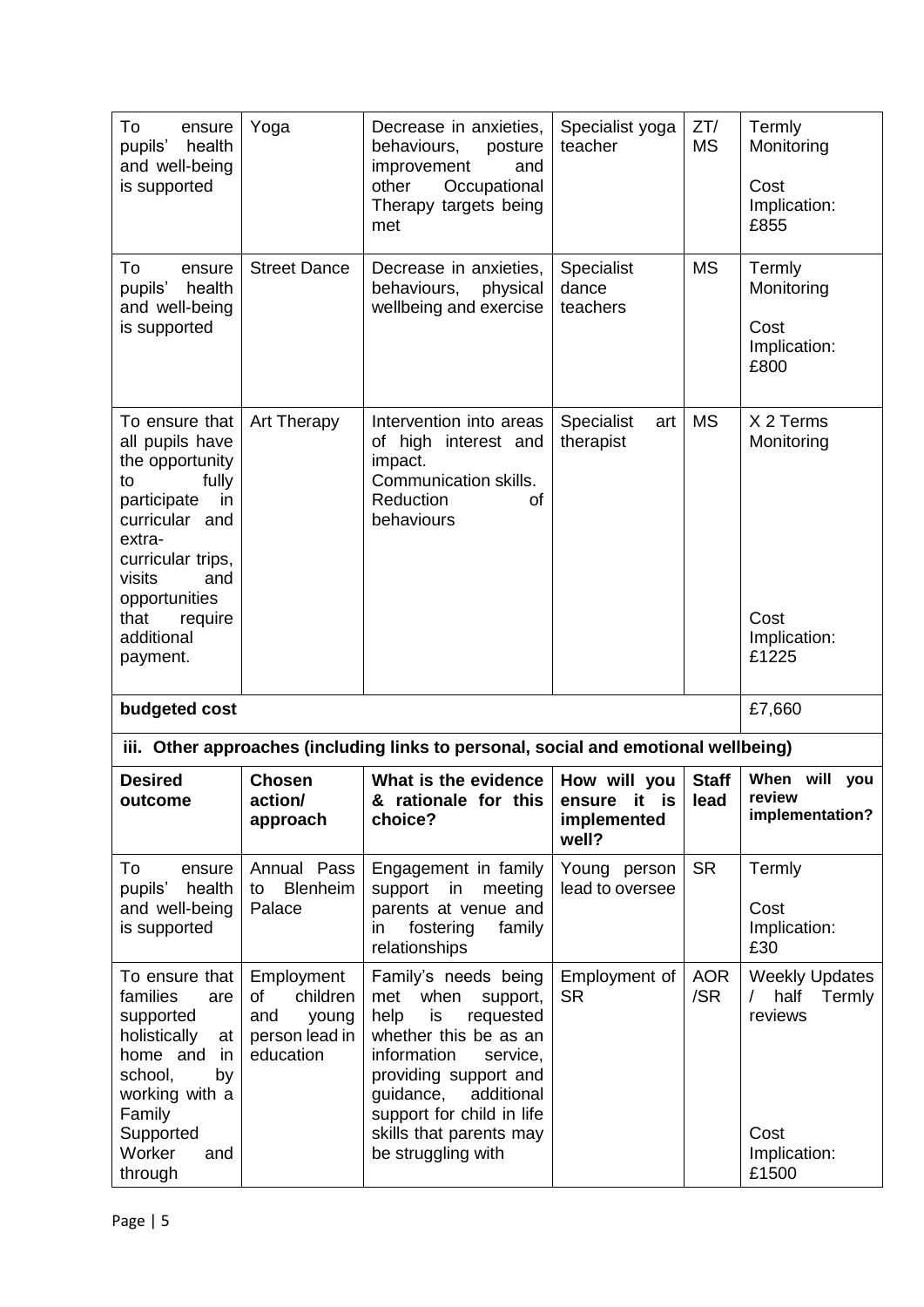| designated 1:1<br>meetings with<br>class<br>the<br>teacher |  |  |  |  |        |
|------------------------------------------------------------|--|--|--|--|--------|
| budgeted cost                                              |  |  |  |  | £1,530 |
| £9,190<br><b>Total budgeted cost</b>                       |  |  |  |  |        |

| 6. Review of expenditure                           |                                                      |                                                                                                                                                                                                                                                                                     |                                                                                                                                                                                                                                                     |       |  |  |
|----------------------------------------------------|------------------------------------------------------|-------------------------------------------------------------------------------------------------------------------------------------------------------------------------------------------------------------------------------------------------------------------------------------|-----------------------------------------------------------------------------------------------------------------------------------------------------------------------------------------------------------------------------------------------------|-------|--|--|
| <b>Previous Academic Year</b>                      |                                                      | $2015 - 2016$                                                                                                                                                                                                                                                                       |                                                                                                                                                                                                                                                     |       |  |  |
| i. Quality of teaching for all                     |                                                      |                                                                                                                                                                                                                                                                                     |                                                                                                                                                                                                                                                     |       |  |  |
| <b>Desired</b><br>outcome                          | <b>Chosen</b><br>action/<br>approach                 | <b>Estimated impact: Did</b><br>you meet the success<br>criteria? Include impact<br>on pupils not eligible for<br>PP, if appropriate.                                                                                                                                               | <b>Lessons learned</b><br>(and whether you will continue<br>with this approach)                                                                                                                                                                     | Cost  |  |  |
| Increase of<br>positive<br>interaction             | Group<br><b>Music</b><br>Therapy                     | <b>Students</b><br>accessed<br>weekly group sessions.<br>Sessions extended<br>in.<br>duration for students as<br>they became familiar with<br>structure and routines.<br>Some<br>students<br>increased time from 5<br>minutes to 30 minutes,<br>thus huge increase in<br>engagement | Group session beneficial for all<br>students re peer interaction<br>however, students are less<br>anxious and needs better met<br>when sessions are smaller<br>group or individual session inn<br>engagement, differentiation of<br>work and impact | £1800 |  |  |
| Improvement in<br>numeracy skills                  | <b>Numicon</b><br>resources<br>and staff<br>training | <b>Staff</b><br>introduced<br>to<br>numicon as part of a<br>strategy.<br>numeracy<br>Some impact on data<br>evident                                                                                                                                                                 | Numicon is accessible to all<br>students,<br>however<br>more<br>targeted,<br>individualised<br>approach needed.<br>Some<br>students responded very well<br>as seen in data results.                                                                 | £1020 |  |  |
| Increase in<br>acceptance of<br>new<br>experiences | Enrichment<br>activities                             | Swimming<br>water<br>confidence and personal<br>water skills have shown<br>great improvement.<br>Horse-riding<br>therapeutic as well as<br>postural,<br>Occupational<br>therapy targets, posture                                                                                    | Clear planning to be put in<br>place to track impact across<br>the terms                                                                                                                                                                            | £2600 |  |  |